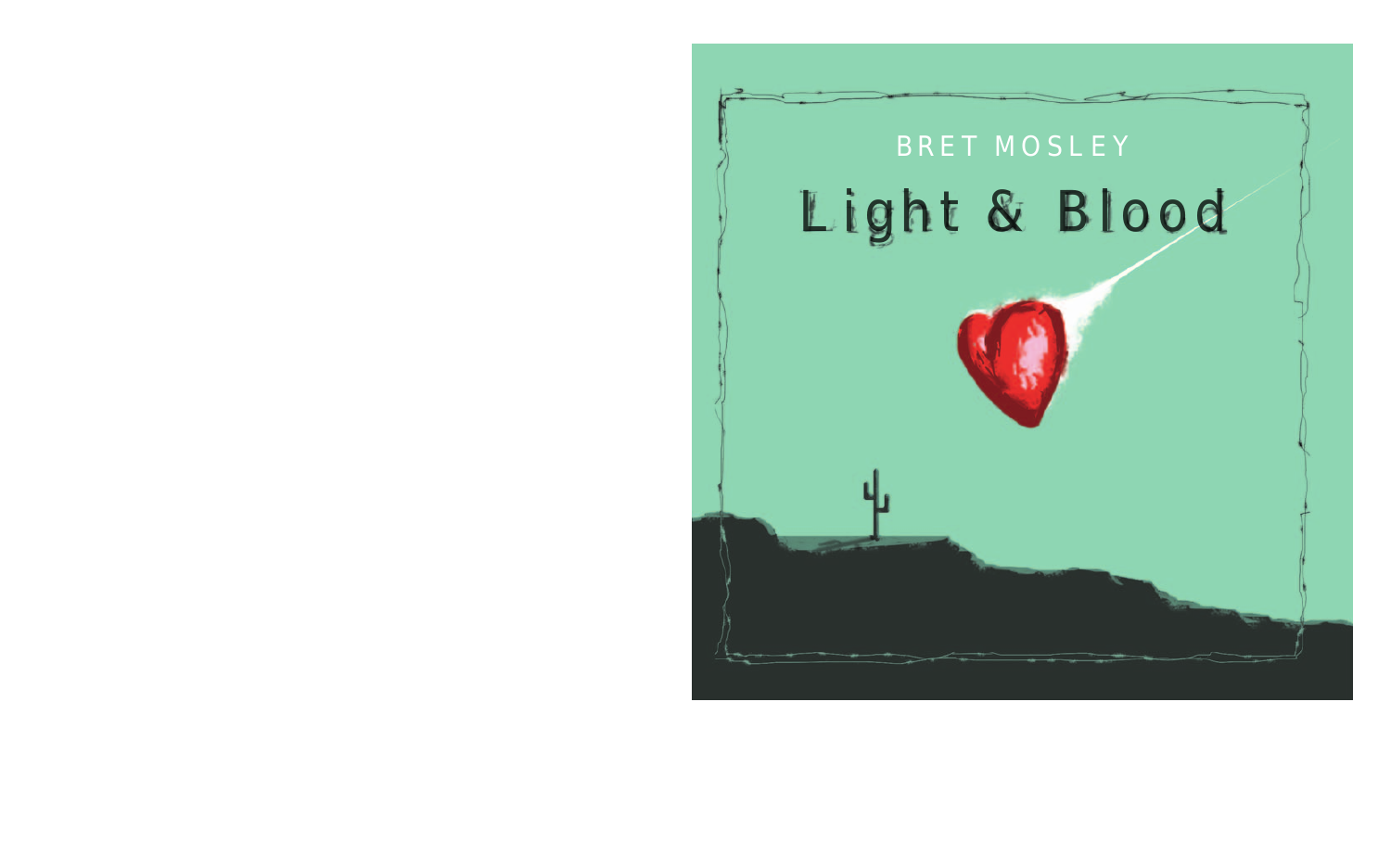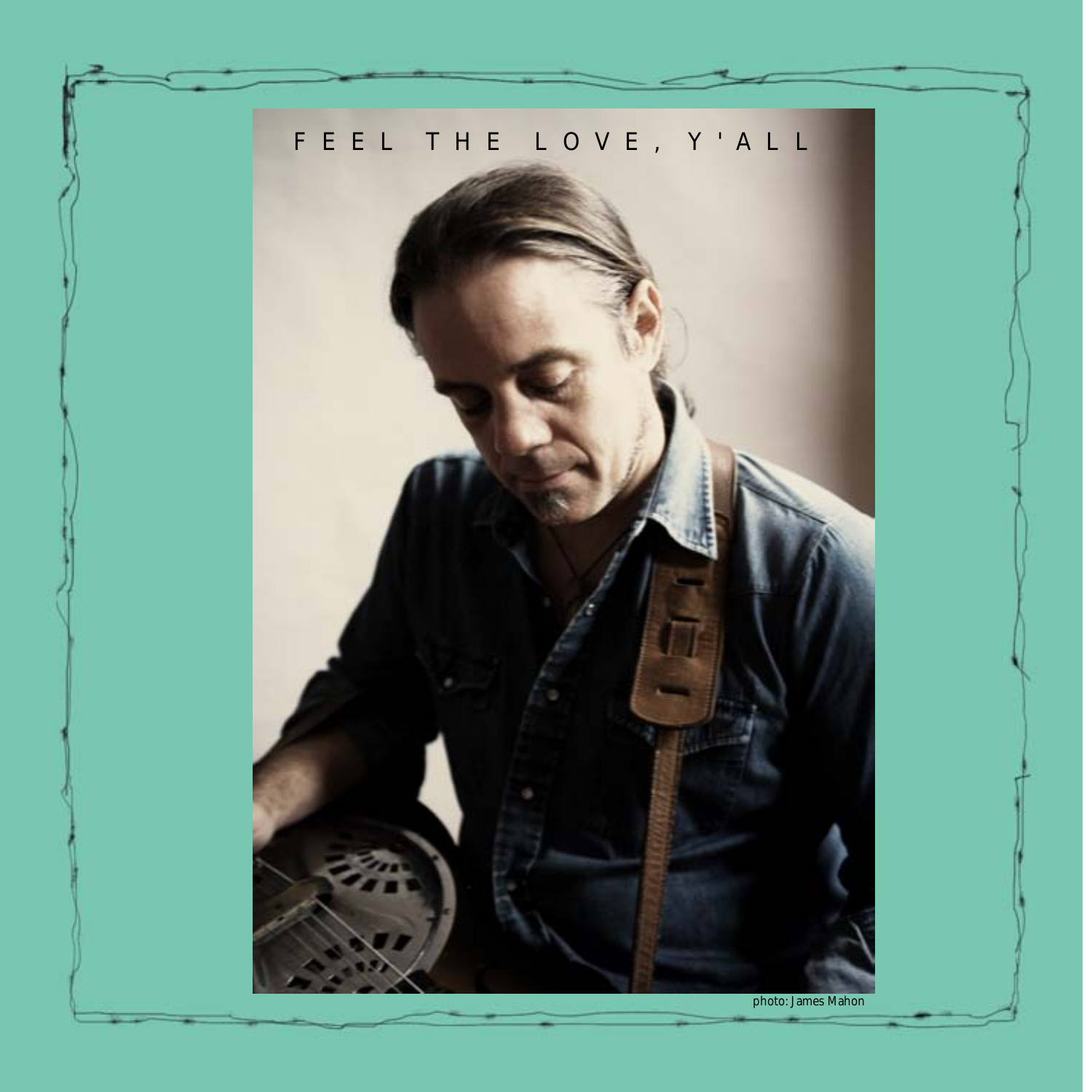## Well and Good (B. Mosley)

Come a brave, grown girl and I will play Ain't gonna be no more half-assin' A year full 'a days unlived and it's on me While the rebound litter swirled I caught the ball and got the longin' honors You said, "I'm thinkin' of you." Well, ain't that one fine howdy-goddamn-do 'Cause I ain't heard a word but how you Cannot include me

You barely made love with me but still foresook some fear here and there 'Til I got too close and you were scared to get seen Hauled ass and got mean as hell With me leaning blind, bearing down, caving in Carrying my little-boy longin Right where my balls had been Choosing to loose myself 'stead of you Might've cheated us both out something

Knew I didn't want to wade in but jump and swim Thinking time can't afford me more Suffering my resistance to full-on lovin' Yank your slack go on away, come back and maybe see Thou and the one that got away And it's all well and good by me Maybe someday could've grown where you cut it Could've loved you forever but it No longer makes me or breaks me

...and they say, "If it sticks to the wall it's done."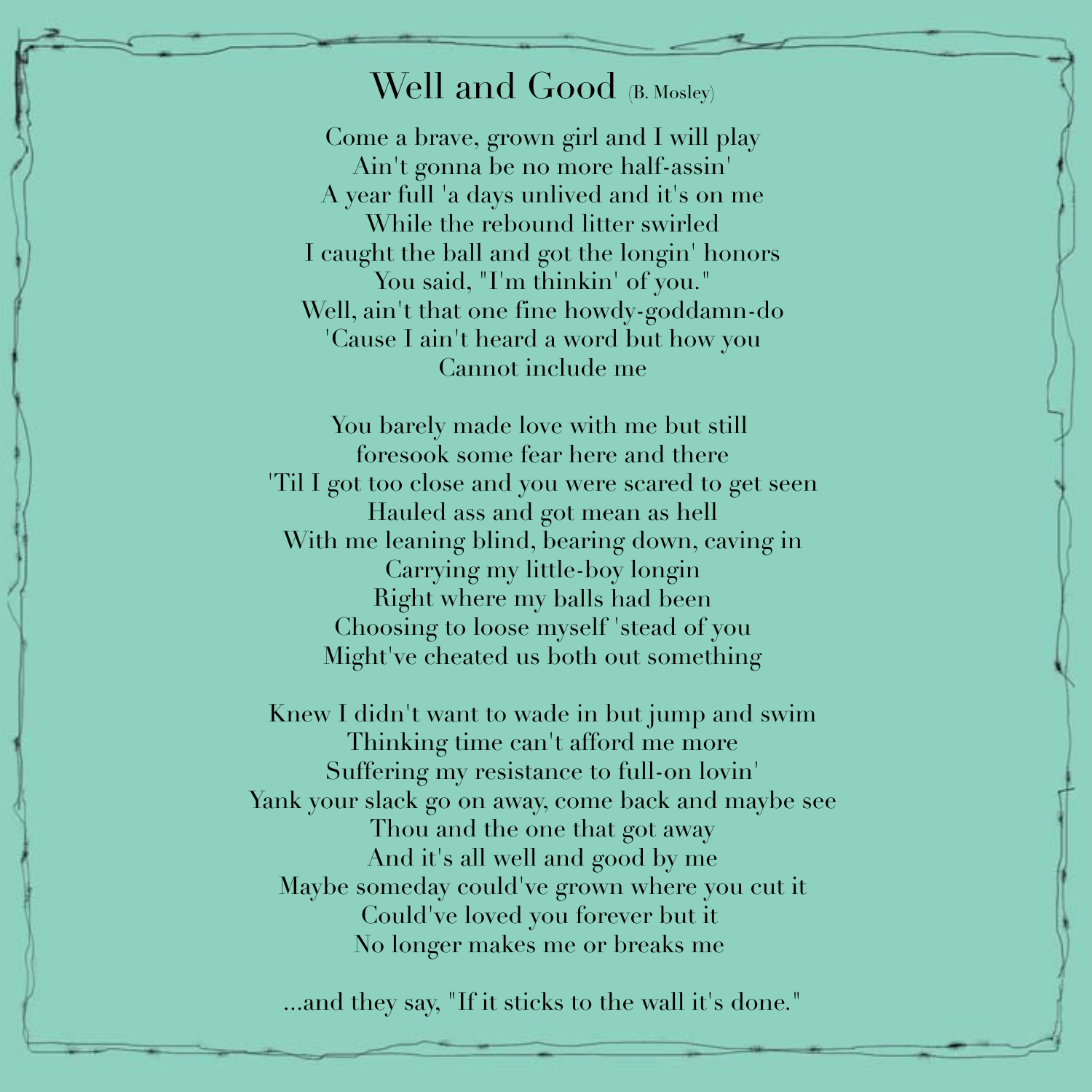#### Preachin' Blues (Son House)

I'm gonna get me religion I'm gonna join the Baptist church I'm gonna get me religion I'm gonna join the Baptist church I'm gonna be a Baptist preacher So I don't have to work

One deacon jumped up And he began to grin One deacon jumped up And he began to grim He said, "I don't know but believe I might Go back to barrel-housing again"

And then one sister jumped up And she began to shout One sister jumped up And she began to shout She said, "I'm so glad that all this Corn liquor's going out"

Another deacon jumped out He said, "Sister why don't you hush!" Another deacon jumped out He said, "Sister why don't you hush! Woman, you know you drink corn liquor And your lying is a horrible disgust"

When I heard that I was in the pulpit Just jumping up and down I was in the pulpit Just jumping up and down "Brothers and sisters in the corner, I'm Alabama bound.

I packed up my suitcase And tore off down the road I packed up my suitcase And tore off down the road Goodbye, church. May the Good Lord bless your soul

I wish I had me a Heaven A little heaven of my own I wish I had me a Heaven A little heaven of my own I'd guarantee all the pretty women A happy home

I'm gonna preach these blues Choose my seat and sit on down I'm gonna confess my blues Choose me seat and sit on down If the Spirit comes I might Jump right up and down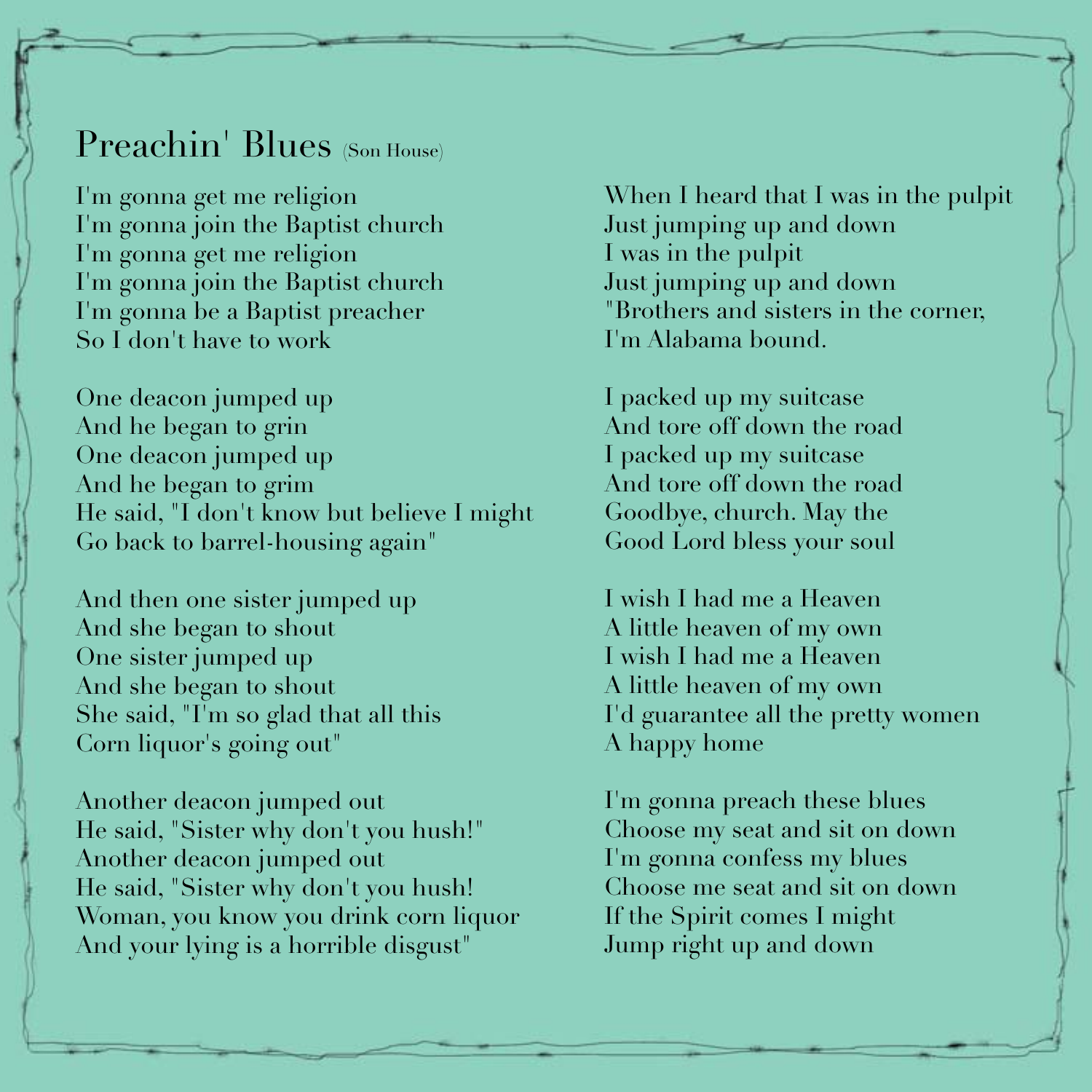## Raindrop (B. Mosley)

I'm gonna miss wigglin', Raindrop Saw the first turn of Fall on a beachbound train Thinking about how your belly;s buttoned And your toes be sparkling And you saying, "Sit up with me"

Yes, Ms...guess I still l like you a little bit But not like apple pie This scent ain't prone to fade Maybe "maybe" is all I'm going on I don't reckon so I see the match in musings holding sway

Spin it into you Pin a grin to it Send it into the wind And then believe in it Clean through the screen Door-slammin'drama scene Though it seems in the throws so woeful You can go and simmer down the Mitote For example, look to Bean 'til you know it. Yes, Ms...guess I still l like you a little bit But not like apple pie This scent ain't prone to fade Maybe "maybe" is all I'm going on I don't reckon so I see the match in musings holding sway

Gonna have to uncinch, Unsaddle, unbridle right now Let it ride out the gate Outa sight up until Enough space, the right place Take a taste and then somehow Now we find out how to shine out It will be thrillin', I'm sayin'

Yes, Ms...guess I still l like you a little bit But not like apple pie This scent ain't prone to fade Maybe "maybe" is all I'm going on I don't reckon so I see the match in musings holding sway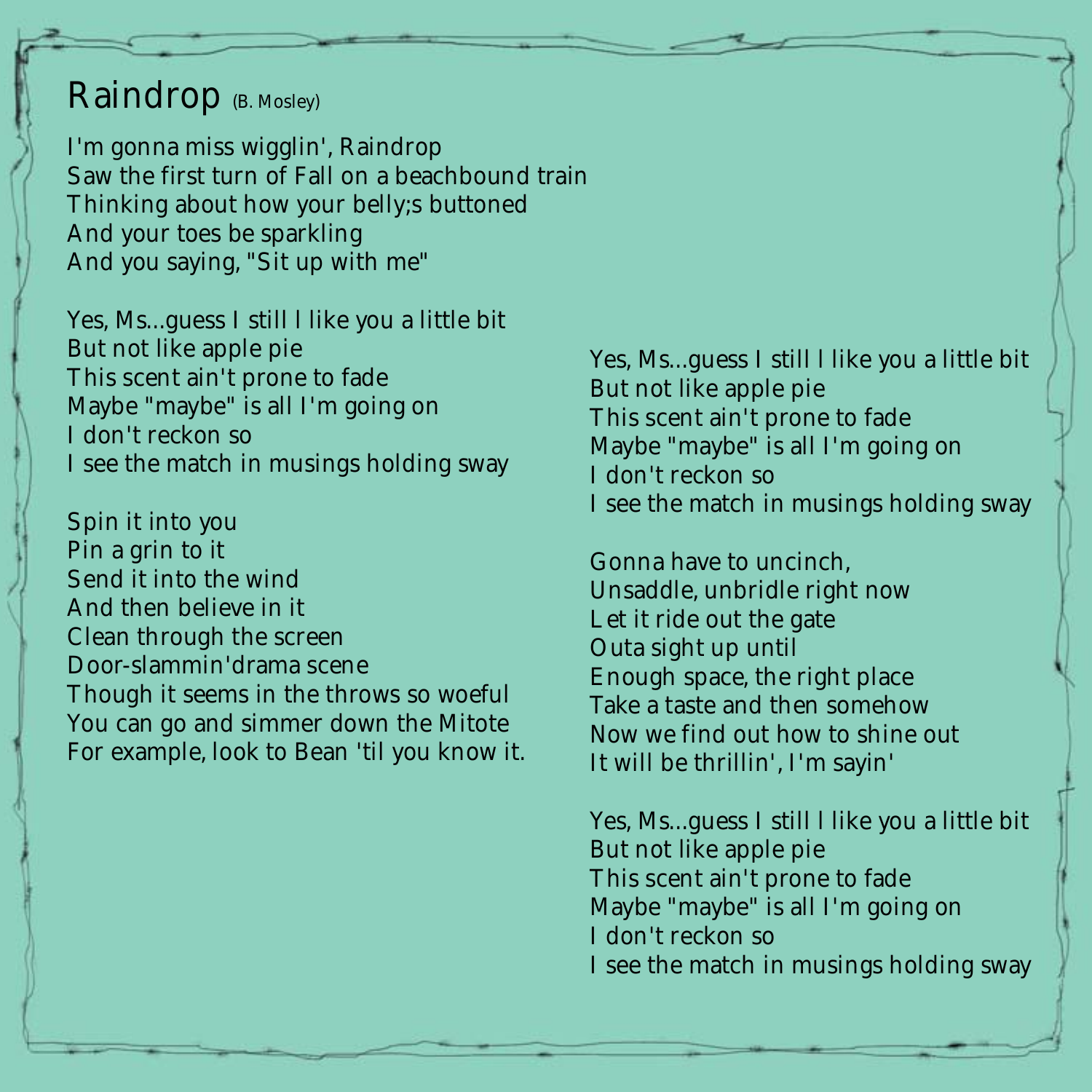You must learn one thing You must learn one thing This world was made to be free in Give up all the other worlds Except the one to which you belong Give up all the other worlds All the other worlds Except the one to which you belong Sometimes Sometimes It takes darkness and the sweet confinement Of your aloneness To learn that anyone or anything That does not bring you alive Is too small for you That anyone or anything That does not bring you alive Is too small for you

> I'm not trying to be different Am I different to be trying? Somewhere I swear A Bodhisattva's chuggin' On a beer alone and cryin' He'd be reeling from the feeling Of the fearing and praying On our own kind A witness weeping still and silent While his dream abides the time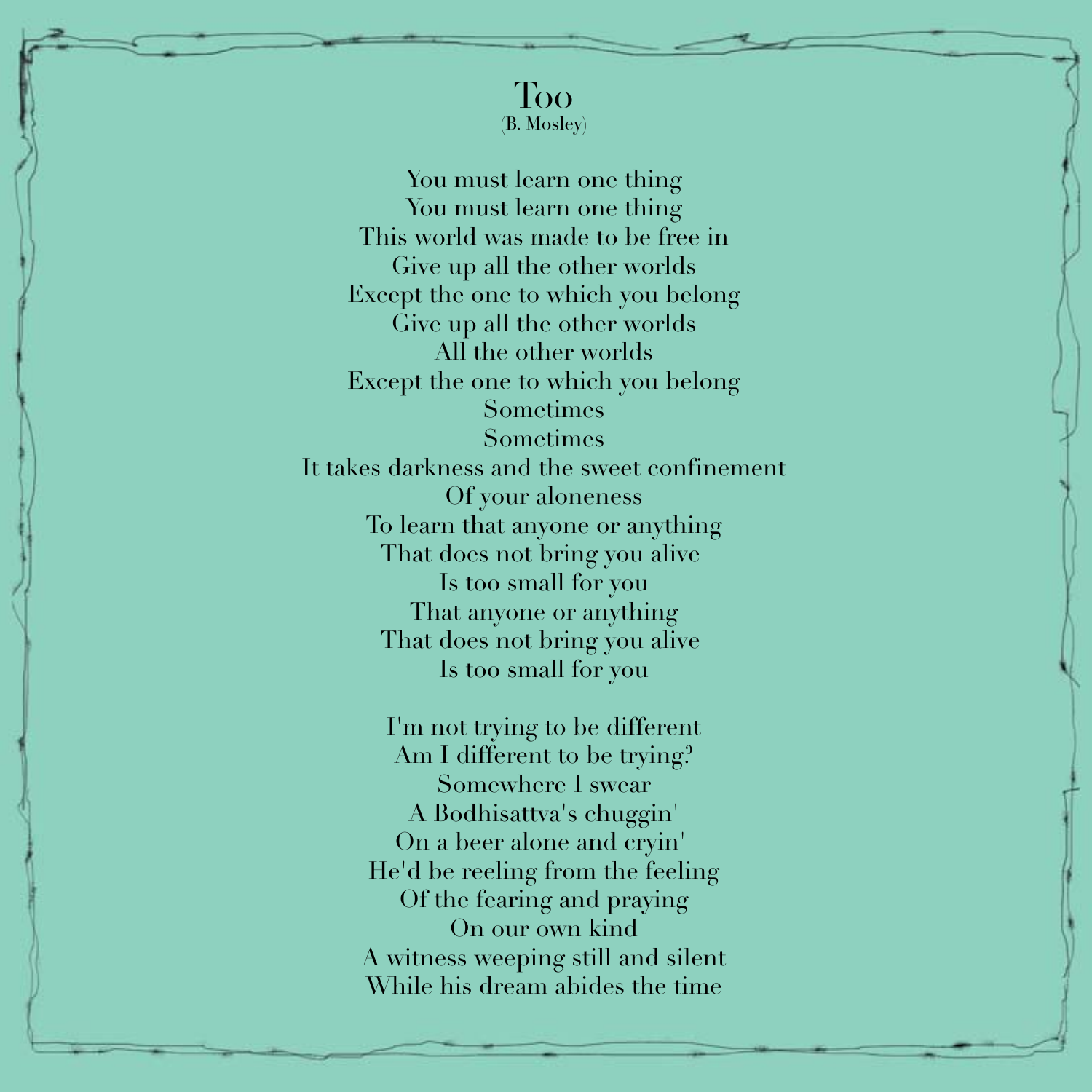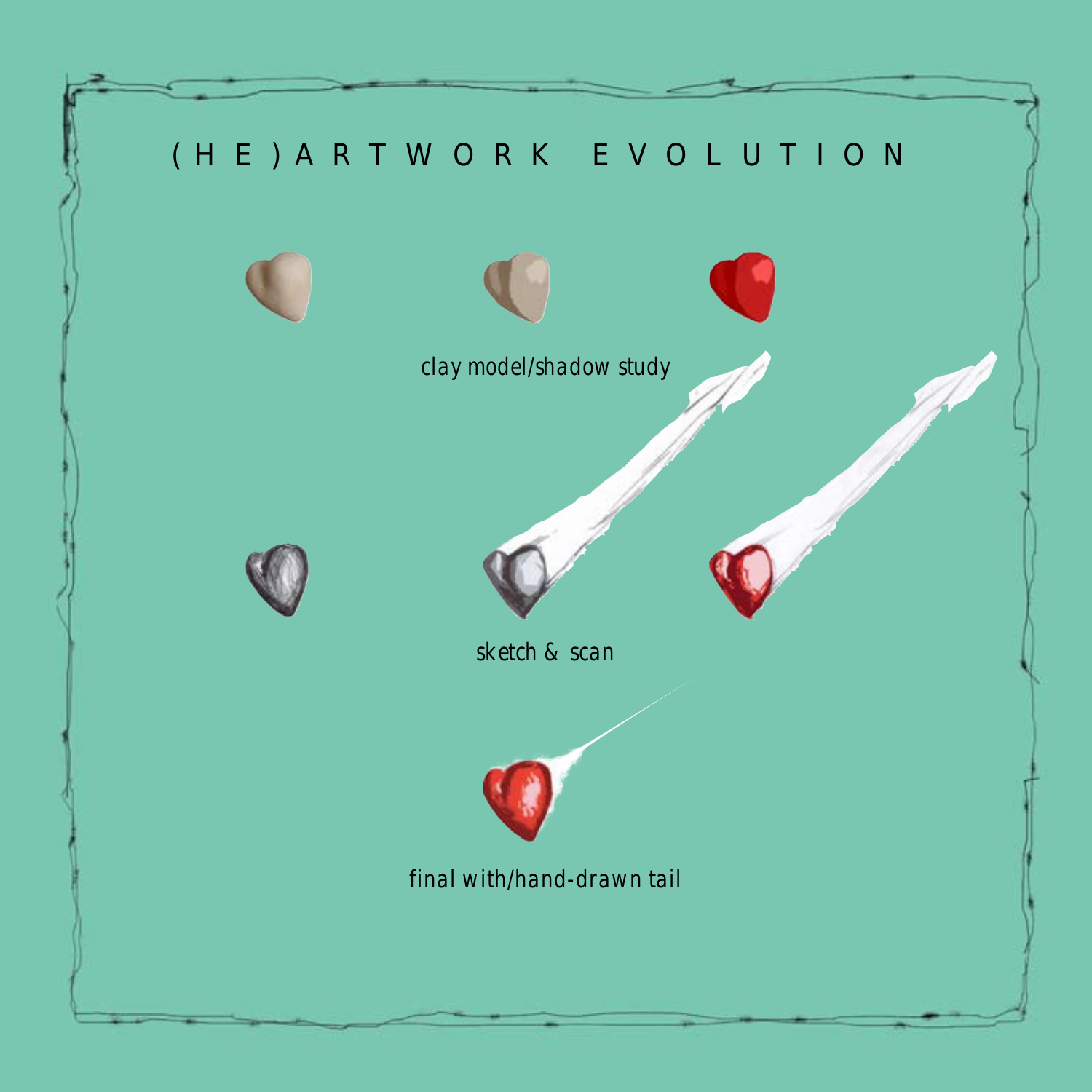# Leavin' Here (B. Mosley)

Living in the city, no tree no sky Oh my word ain't heard No crickets in the a long while The concrete island and the plastic style Hey, there's another pair of Over-loved and under-pitied hipsters I believe that's Miss and Mister Shitty Disposition I'd be wishing they believed in anything at all

Leavin' here to be gone away Far away is too near Yesterday ain't soon enough Breathin' easy in the free clean breeze Land sakes, the cloth that I am cut from

Young, dumb, hip middle-class White people by the buttload Yuppies piled in faster than the Towers imploded Now it's all been polished up And dolled up and sold For the zombie fops to shop in Who can't afford hello no more…no howdy-do Their so faux cool, they rule Up in the greatest town on earth Where I found there's a dirth of anything Vaguely resembling greatness, considering Greatness is a mountain Greatness is a sea, The Unstruck Sound, The One Man, greatness can't be Pounded out of the pavement Greatness ain't made, it ain't even found It finds you and shines through

Leavin' here to be gone away Far away is too near Yesterday ain't soon enough Breathin' easy in the free clean breeze Land sakes, the cloth that I am cut from

Ya'll can get on after it, I give you my blessing I'm guessing that I can't be stressing Over this hear mess no more Gonna stoke my sould in the moonlight Gonna practice what I preach The sun and cactus gonna teach me And I remember who I am

Leavin' here to be gone away Far away is too near Yesterday ain't soon enough Breathin' easy in the free clean breeze Land sakes, the cloth that I am cut from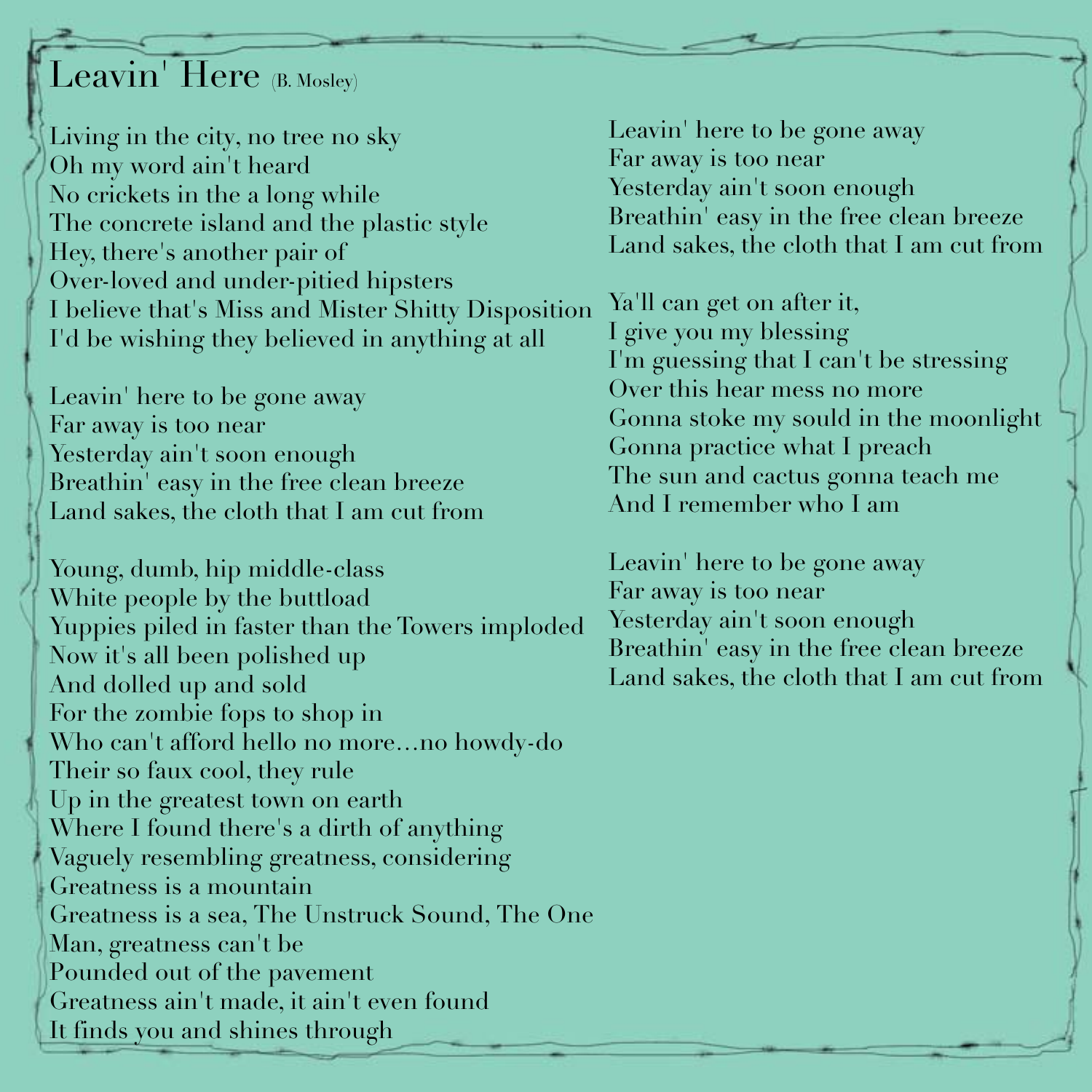# Water Girl (B. Mosley)

I can't say that I don't want it Then damned if we ain't naked on the floor Rollin' around with your teeth in my shoulder I hold her down she'll bring it more

I cried that I wanted this for so long I fire so I'm to get stirred and I'll storm I'm a liar to say that I could just swim the shore I'm going under, please Hold me up and carry me forth

You know things but you don't show it Shows me that other woman don't know Shit from shinola Fandango on the waer Swayin', and you're saying to me, "Stay in my legs"

I cried that I wanted this for so long I fire so I'm to get stirred and I'll storm I'm a liar to say that I could just swim the shore I'm going under, please Hold me up and carry me

Home hungry Wantin' for the unreal honey In your long, strong tender legs In a sense it's innocence I'm only betraying a lonely train wreck Seein' you walk I feel the ground singin' A star be steppin' on the stones Reach inside and touch you deep So sweet to me, I'm reelin' Who says that I'm not home

I cried that I wanted this for so long I fire so I'm to get stirred and I'll storm I'm a liar to say that I could just swim the shore I'm going under, please Hold me up and carry me forth

Hey, Water Girl you curve my world You swirl my thirsty desert soul It's time I told you You're the only one to ever Cross the border and leave me whole

I cried that I wanted this for so long I fire so I'm to get stirred and I'll storm I'm a liar to say that I could just swim the shore I'm going under, please Hold me up and carry me forth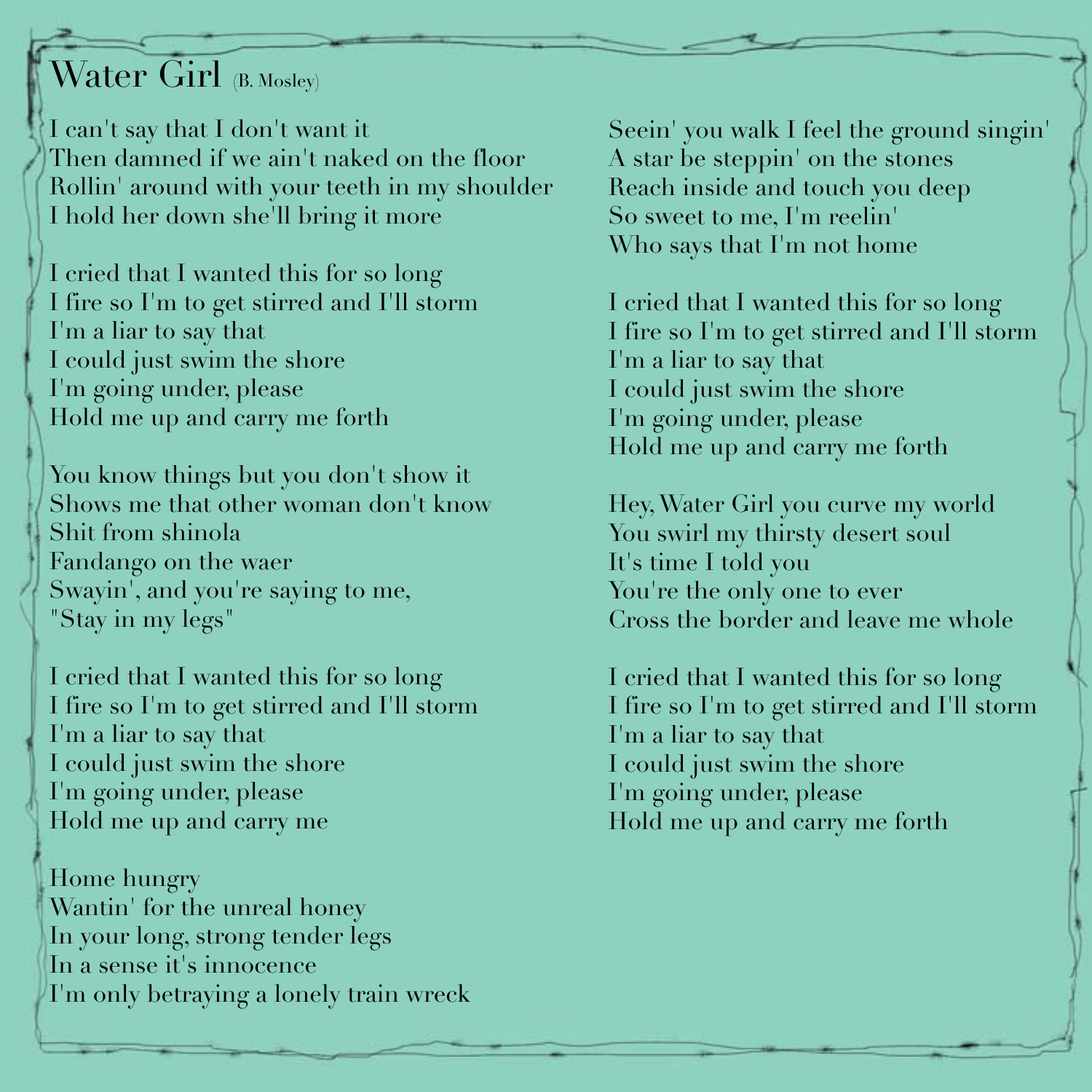## Run It Again (B. Mosley)

It ain't at all about who's gonna run the world Choose the fear, you lose the love So get to divining the demons Who do the pushing and shoving Drillin' spillin' holes to melt the poles We're gonna shit and fall in it 'fore we know it Where is there? We're on a sphere. Every time is now and everywhere is here

Haul in the women and the men Huddle up god a'mighty let's run it again Or just leave it to the trees and seas to sort it out We are the takers and the keepers Given to deceiving our own blood and light Spiteful tumbling like a pair of dice

What with what is happening What will come around? We gonna wake up and wonder Or keep sleeping unsafe and unsound Can't withstand the mystery If'n the question outruns the answer Seen a wrinkle on the planet Pumping surf into the jungle, winning hands down

Haul in the women and the men Huddle up god a'mighty let's run it again Or just leave it to the trees and seas to sort it out We are the takers and the keepers Given to deceiving our own blood and light Spiteful tumbling like a pair of dice

Smitty said, "Hit 'em right square in the Adam's Apple." And, "Kick their butts 'til their noses bleed buttermilk." What are we learning? Smitty hauled off and backed a tractor over his own heart Under the ground the wheels are turning.

'Cause there ain't never been a winnin' warrior Nunca nada but losing about it But get a woman to feelin' the power And get a man to feelin' the love Ya turn loose of the rope and it's actually Quite a bit sweeter without it Fall in the puddle in the middle together With one more tug

Haul in…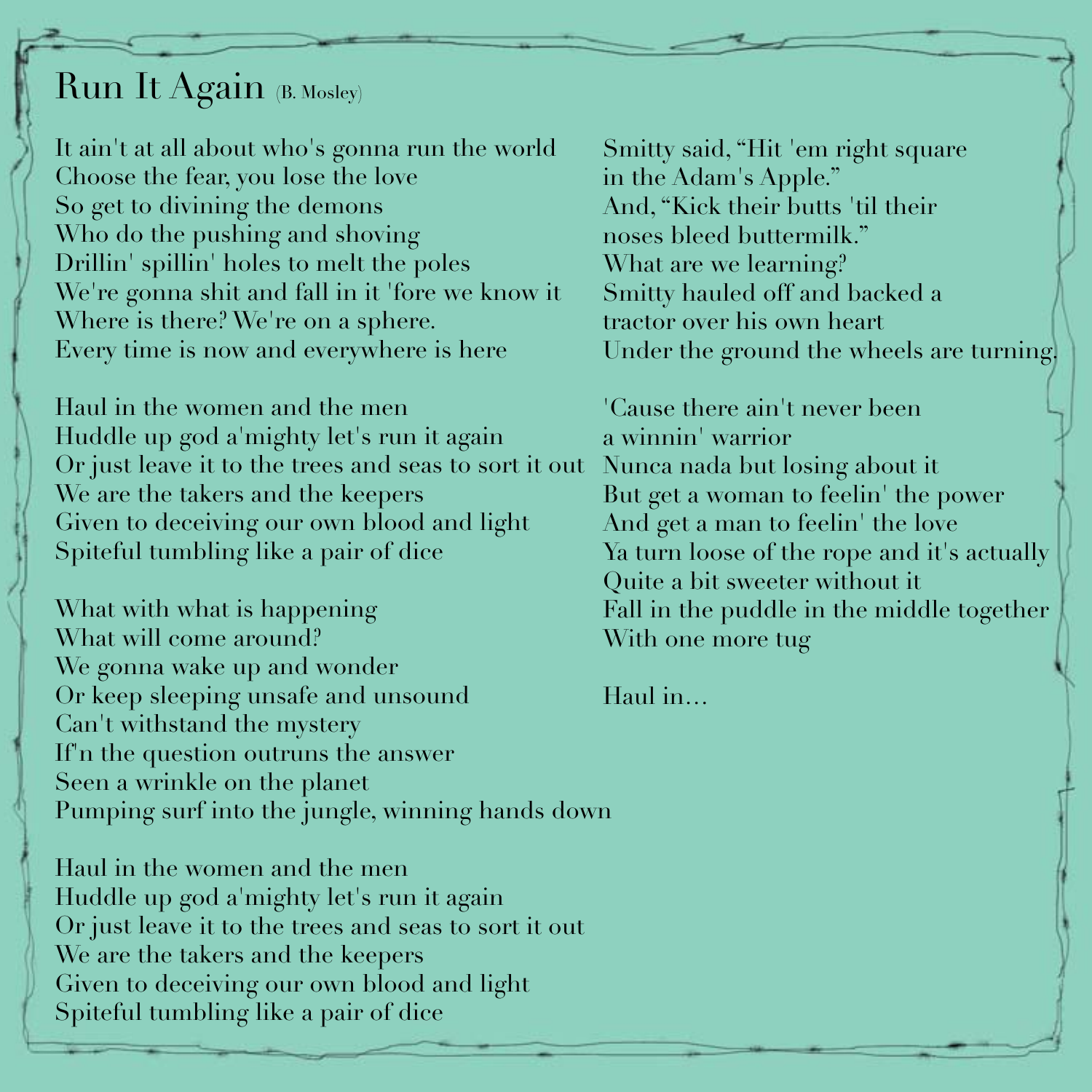### Barnfire (B. Mosley)

I'm gonna jump on the raw side Gonna break my clock I swan I'm on fire in a rain storm Chokin' while I'm shinin' The way I fly by Figured the same gone time On my way in the window Got a handjob and a stop sign

Get away from that slobbering father And farm out all those listen to me's Set my blood on fire and burn the barn down Turn the whole thing lose I'm gonna get it all but said And if the words are gonna fail me I'll just sail along this lonesome road alone Either way gonna be really fine really soon Since the barn burned down Now I can see the moon

Get away...

Before my big alone time I seen a way for it to come to something My own picture show Worried waste afraid to thump on it Begin to sop up the real-born Chalk up and spot your cue Get on top and make room For the shot that we know we're due

She's up in the air where I found her Crying for trying Firing right into the ground Hanging off the time I'm not about a piece of pie See how shy I get Bust open my bubble just to hear it Suppose there's no telling yet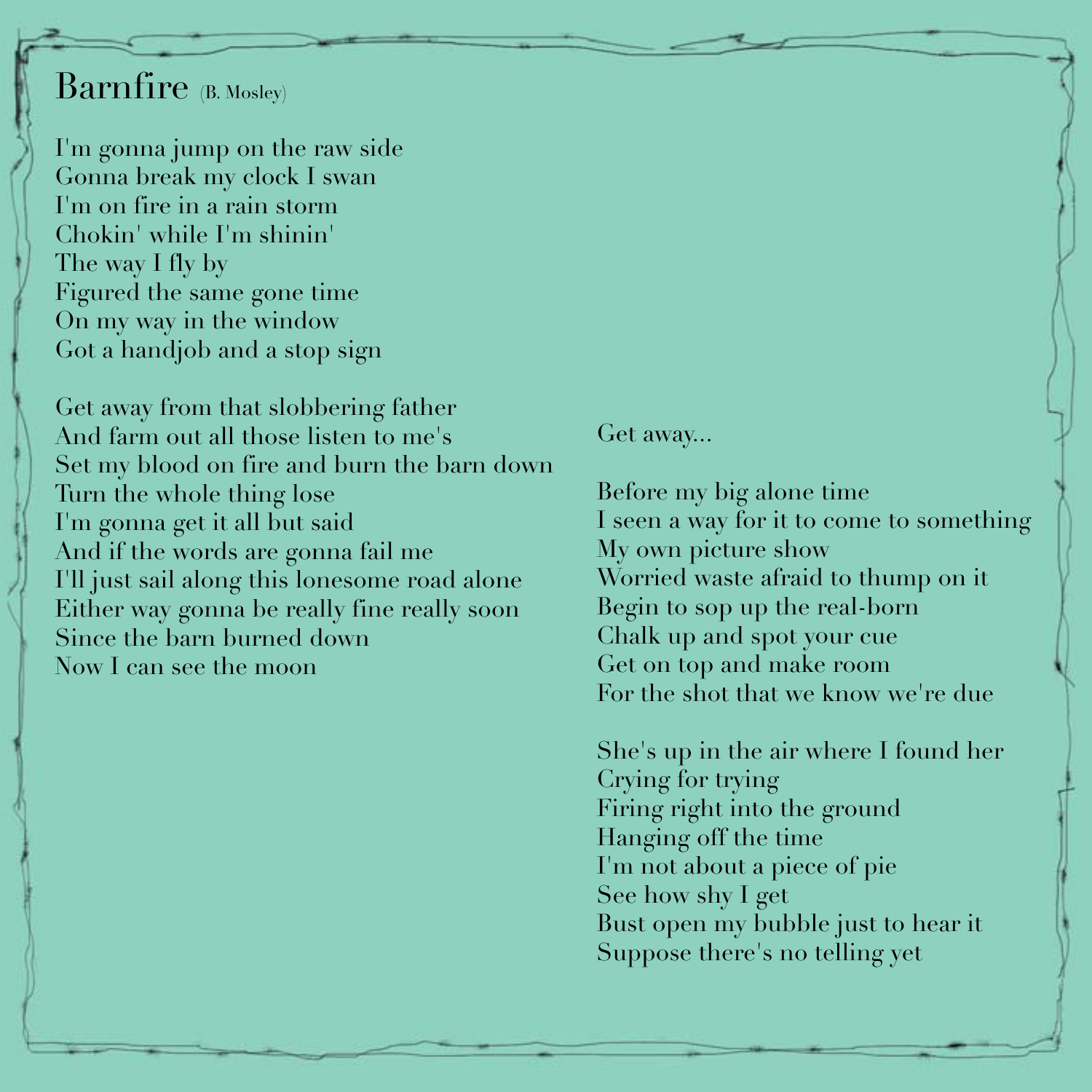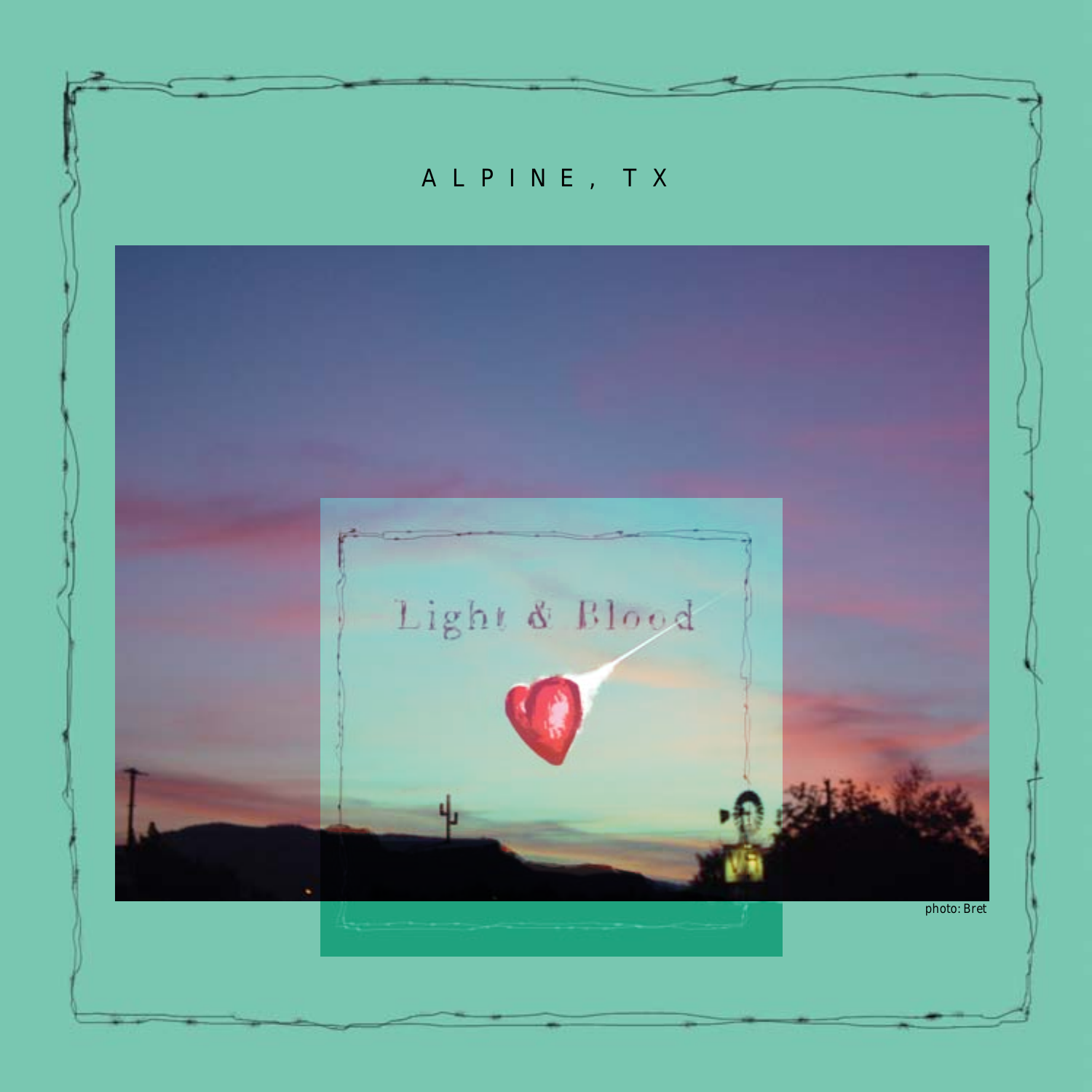### Deliver Me (B. Mosley)

Deliver me now to my grown reasons Let me dissolve to light and blood Patience, I dare not crucify the our Yield up time gonna sing down the road

Pay off the child's mind behind us On the way home to hope and grace Everything never been said getting tied up in sorrow Walking on the bones of worry and shame

Lacking the fruit of thy womb I come to stillness And you try to run from the wind My sould lights the day come calling Hollering, "Bring me home again"

Fallen and burned I come to my calling A penniless clown where the road don't go on Upon my bones I say no more women 'Til there's one that don't me to need Nothing of my own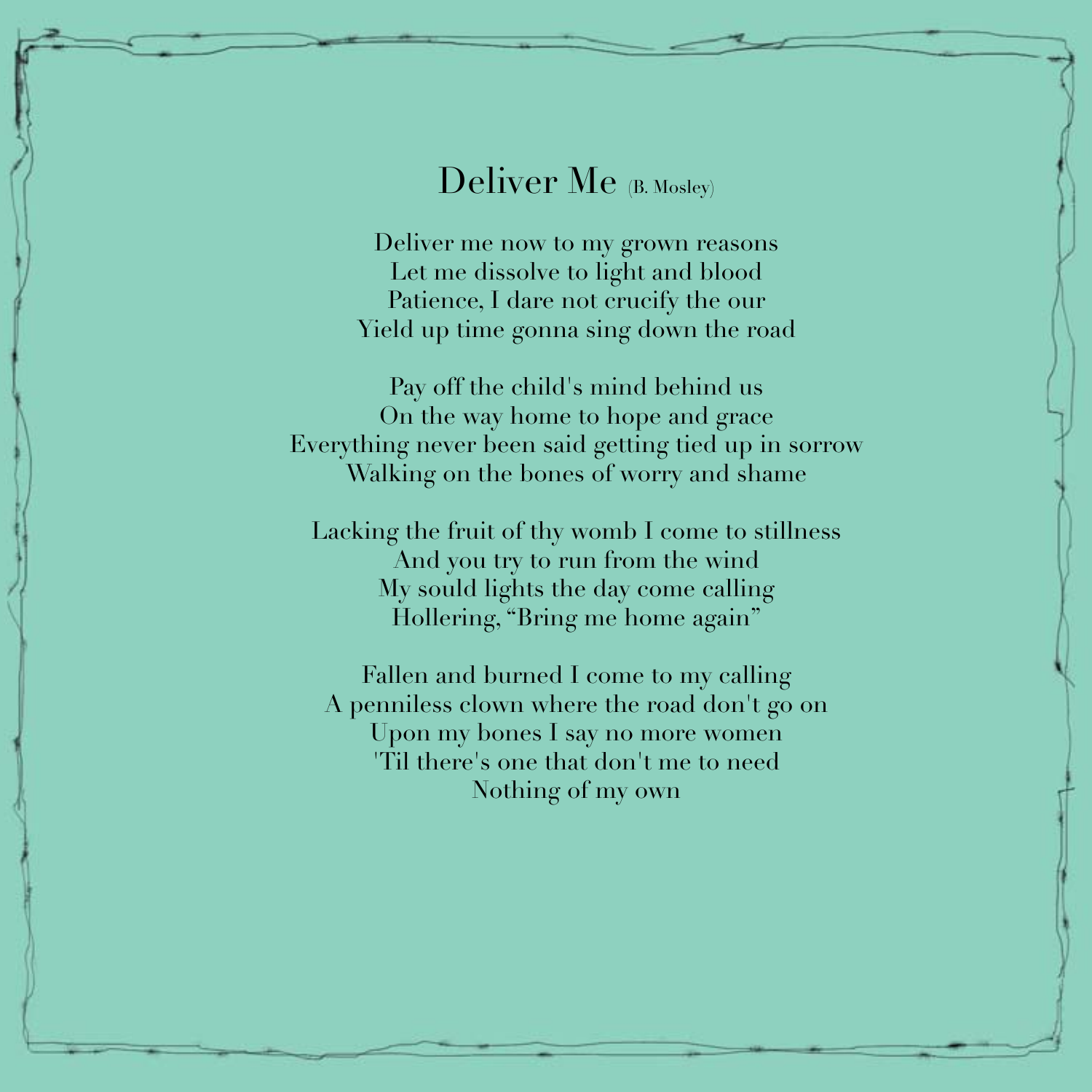#### Step Up (B. Mosley)

I ain't pourin' my heart in no hole in your soul if you spit it out. Kinda gotta get a little further back'cause I'm steppin' up wide feelin' no fear 'cause I'm here like I'd rather get busted up tryin' to live before I die. Can't leave anywhere 'til I go there I swear. Found out it's about gettin' rid 'a your silly little fears. Step up and come right here. Step up so what you're scared. Step up and share your tears. Step up I know you hear me. Womens can you hear me? Long as you live in fear, stiff and scared you're gonna fuck up every man's life who comes near. Even a man who could stand up and see and believe in the need to feel you.You give life just by smiling and kill it and defile it by closing your heart. Can I get an A(men)? Can't be gettin' the ducks beak to butt 'til Woman learns to let the man love 'em up close enough to heaven in a rocket sled I said, girl. Bring your sins. Just bring 'em on in here. I'm not the promised land, just a man. But I fit in your hand - letcha hold me if you think you can afford to feel a lotta Right Now.'Cause that's how I bring it. A smart piece of meat, and candid treat. Don't wanna forget it. Step up...You wanna be known don'tcha? Won'tcha own it? You're only gonna live so long so hold control or shine out. Either or. What's it gonna be? 'Cause I believe I'll dive in your eyes and start up a fire. Take you ridin' higher than you thought you could ever go. Feel your soul moanin'. Seein' you be here like you mean it. Lover, just gotta uncover the things that fly inside you. My, my. Don't blame a man if you can't stand still for the feelin' that you're real. And you're thrillin' me. Open your eyes when you cry out. It's about Now and Time's a big fat lie. I could pin you down but I found we got a better chance of headin' home if you stand on your own two feet and jump when I do. Up in sky where the why and the who groove. Move your soul. There's a whole mundo we don't know 'til we go and we go there together. 'Cause we can't begin to dig within beyond without each other. Too big for one to know or go alone about unlovered. Same kind of thing as when the Rain and Sun give up the colors. Step Up...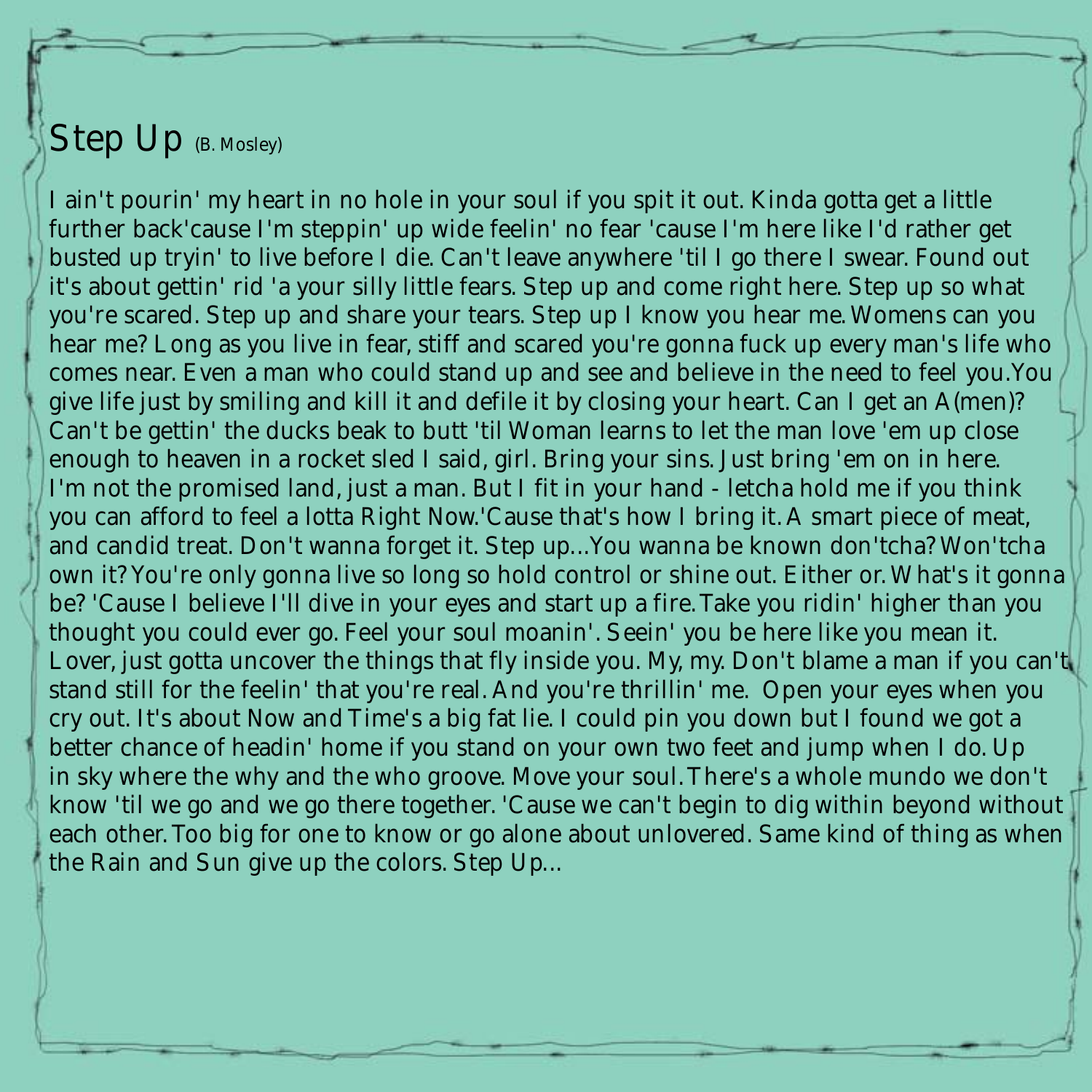Supermartyr (Willi Jones, Jonathan Spottiswoode and Trevor Exter)

As soon as you arrive you're planning your getaway As soon as you arrive you're planning your getaway You're hobbling on your favorite ball and chain

Virtue is just repression waiting to go bad I said virtue is just repression waiting to go bad So you say you're just a warm-blooded lad

Oh you bore me so, go rip that M off your chest And wave goodbye to the sorrows For you are destined to be a lover in this life

The Lord he gave you two feet for walkin' The Lord he gave you two feet for walkin' He showed you how but you were busy talkin'

Oh you bore me so, go rip that M off your chest And wave goodbye to the sorrows For you are destined to be a lover in this life You bore me so, go rip that M off your chest And wave goodbye to the sorrows For you are destined to be a lover, destined to be a lover Destined to be a lover in this life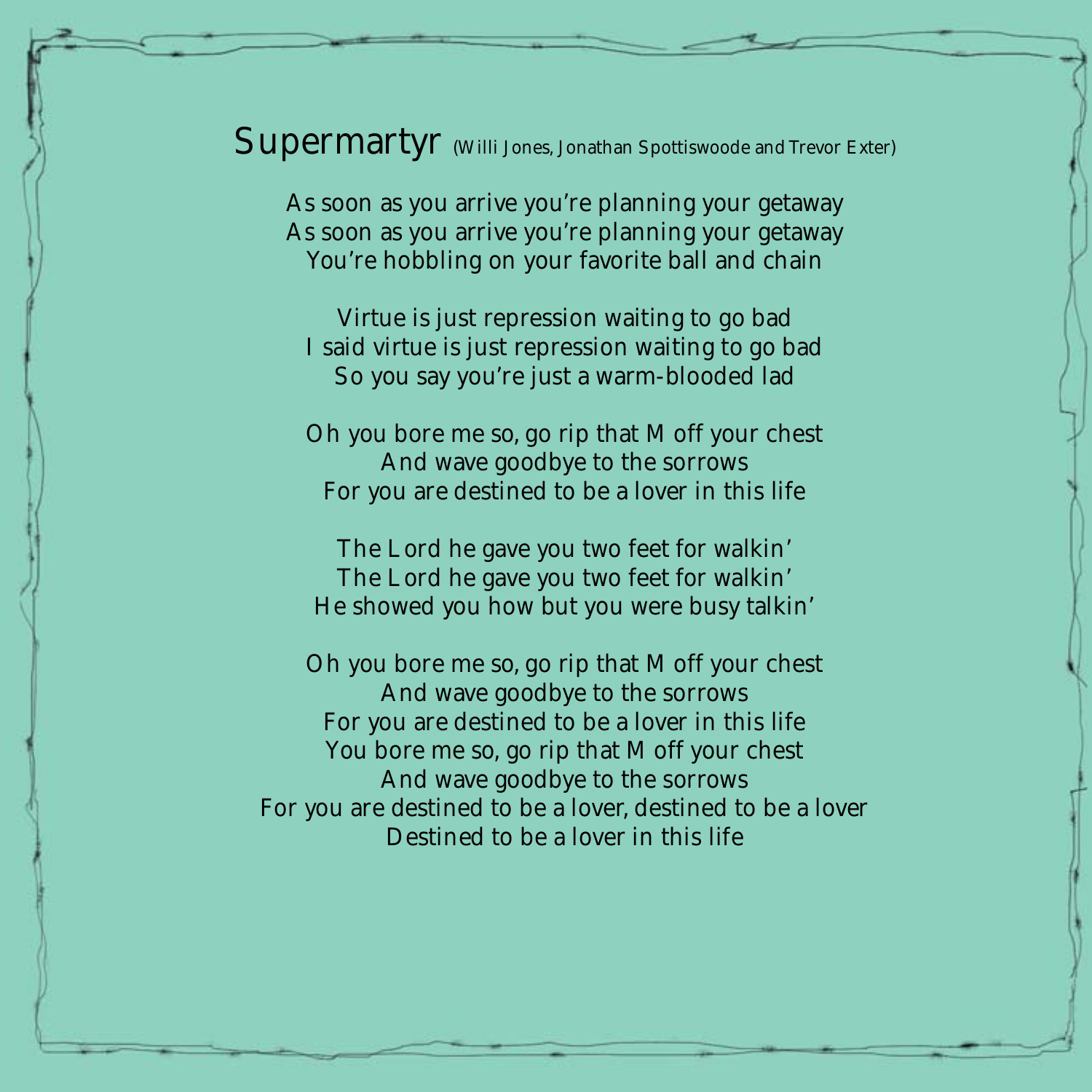### Climbing The Floor (B. Mosley)

Born to hopeful children, a worried little man. The Trail of Tears and Viet Nam and goddamned Ayn Rand. So often overwrought, lost off in thought by the time that I turned nine. Bet a dollar to a donut, I would never be fine and now I'm

> Climbing the floor and gettin' over it. And gettin' on down. After all, I'll be standing tall or fallin' down or crawlin. It's all on the ground.

I been knocked down and I been left alone. I been caste out, I been sung about, and I been loved up on. And I been rollin' in the dough for no more than sittin' on my butt. Now I could no more pay back what I owe than I don't know what, and I am

Climbing the floor...

Had a lot and lost it. A lot of what I don't know. Bet I do know that I been sittin' pretty and you know I been lying lo(w) and behold it all together come apart Found it hard to get ahead. Got a heart instead and started

Climbing the floor...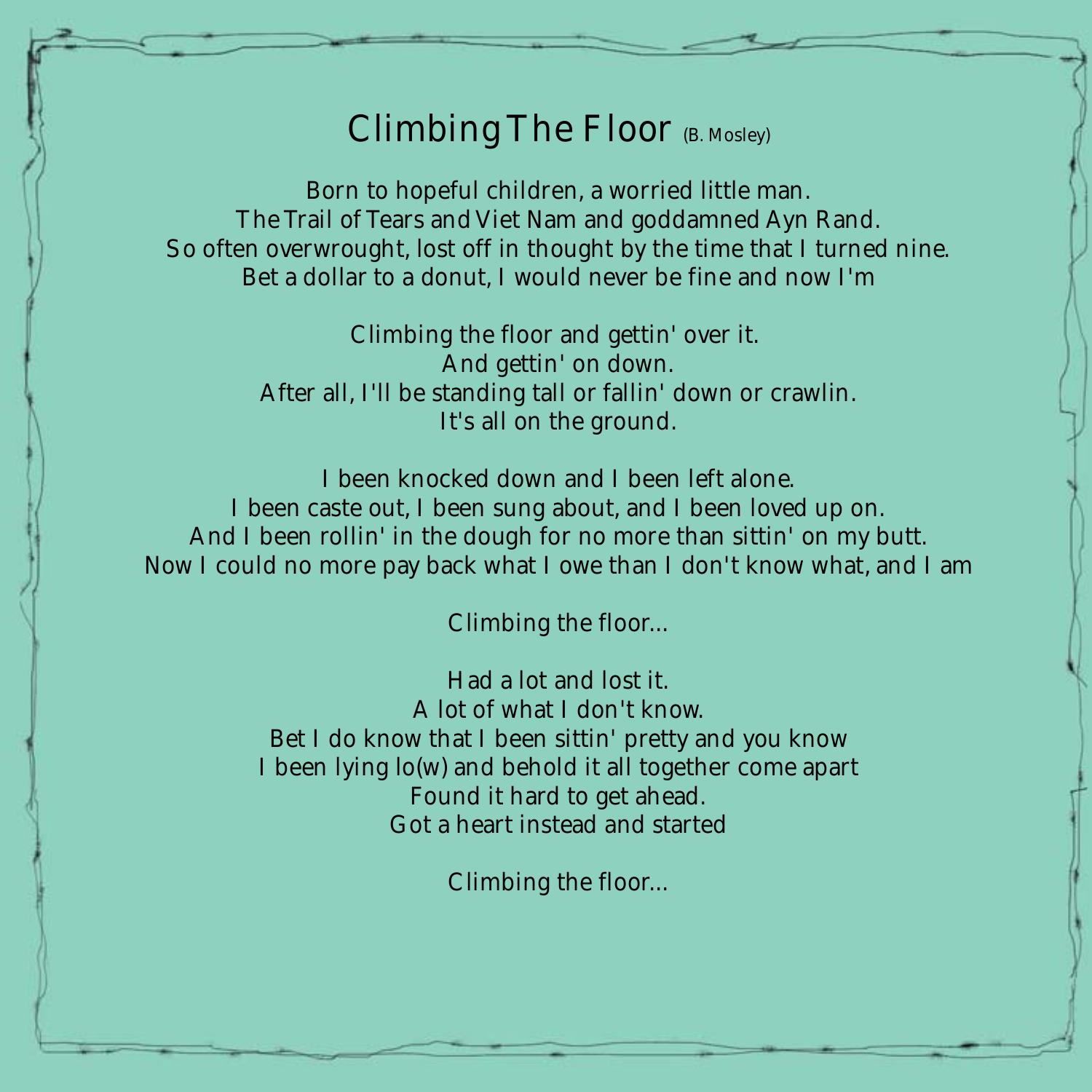#### Amazing Grace (John Newton/traditional)

Amazing Grace how sweet the sound That saved a wretch like me I once was lost but now I'm found I was blind but now I see

And it was Grace that taught my heart to fear And Grace my fears released How precious then, that Grace appeared In the hour that I first believed

Through many dangers, toils and snares We have already come And it was Grace that brought us safe thusfar And 'ol Grace is gonna lead us home

> The Lord has promised good to me His word my hope secures He will my shield and portion be As long as my ol' life endures

And when this heart and flesh shall fail And mortal life shall cease I shall enjoy within the veil A life of joy and peace

When we've been hear 10,000 years Bright shining as the Sun We've no less days to sing God's praise Than when we'd first begun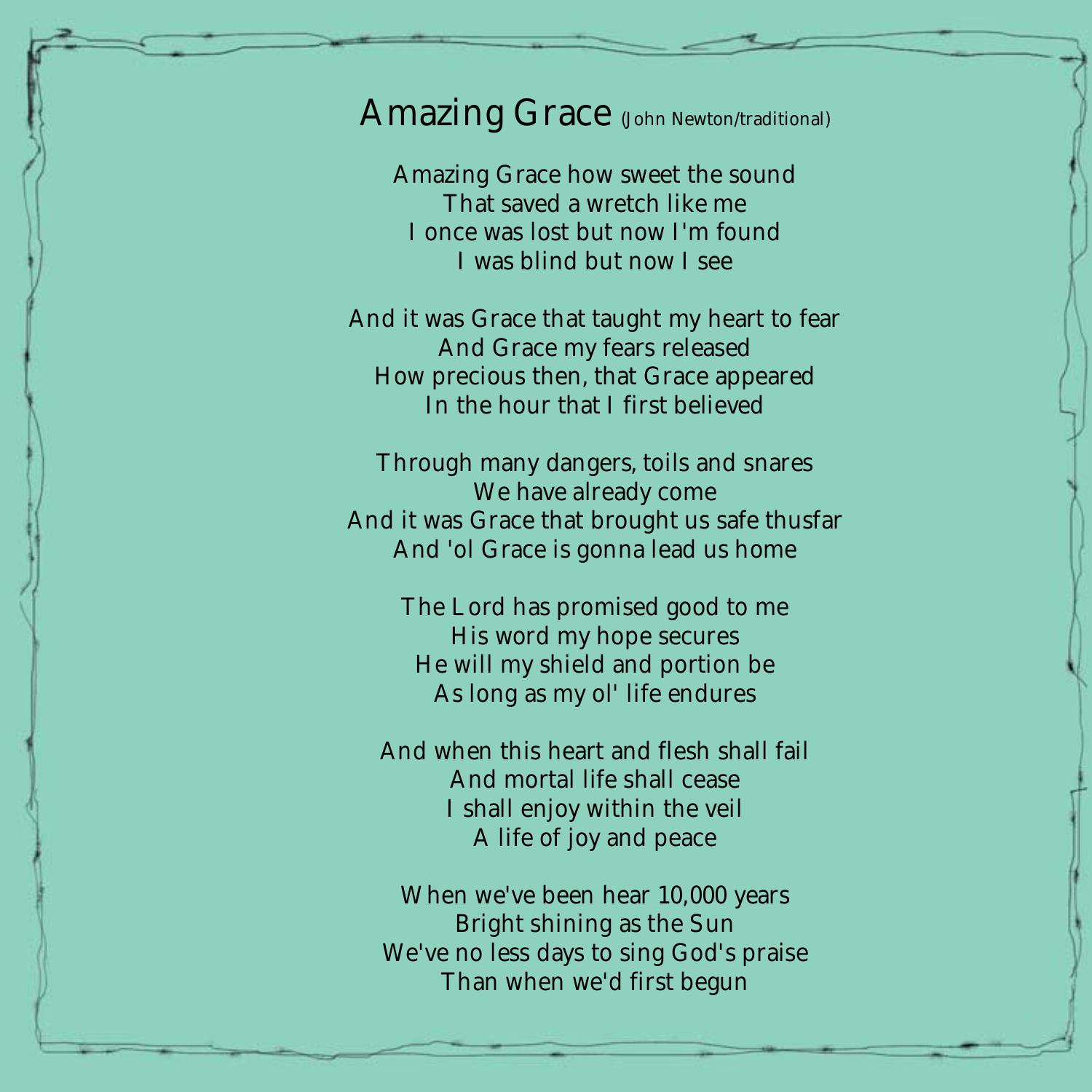